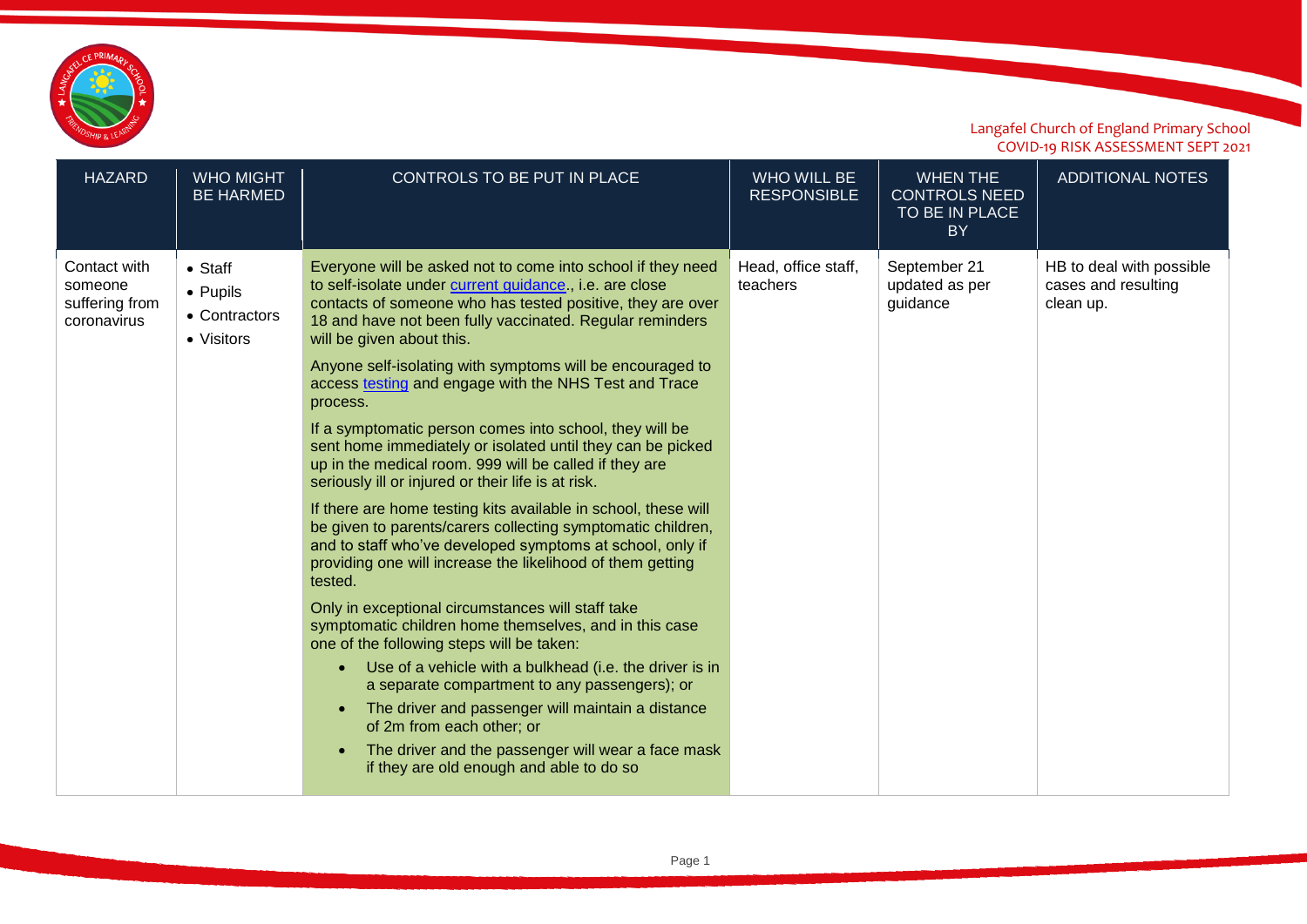

| <b>HAZARD</b>                                                        | <b>WHO MIGHT</b><br><b>BE HARMED</b> | CONTROLS TO BE PUT IN PLACE                                                                                                                                                                                                                                                                                                                                                                                                                                                                                                                                                                                                                                                                                                                                     | <b>WHO WILL BE</b><br><b>RESPONSIBLE</b>                   | <b>WHEN THE</b><br><b>CONTROLS NEED</b><br>TO BE IN PLACE<br><b>BY</b> | <b>ADDITIONAL NOTES</b>                         |
|----------------------------------------------------------------------|--------------------------------------|-----------------------------------------------------------------------------------------------------------------------------------------------------------------------------------------------------------------------------------------------------------------------------------------------------------------------------------------------------------------------------------------------------------------------------------------------------------------------------------------------------------------------------------------------------------------------------------------------------------------------------------------------------------------------------------------------------------------------------------------------------------------|------------------------------------------------------------|------------------------------------------------------------------------|-------------------------------------------------|
|                                                                      |                                      | If a parent or carer insists that a pupil with symptoms<br>attends school, the school will use reasonable judgement<br>and refuse the child if this is necessary to protect pupils<br>and staff. The school will consider all circumstances and<br>the latest public health advice when making this decision.<br>If the school becomes aware that a pupil or a staff member<br>has tested positive for coronavirus, the school will follow<br>current guidance.                                                                                                                                                                                                                                                                                                 |                                                            |                                                                        |                                                 |
| Contact with<br>coronavirus<br>when getting<br>to and from<br>school |                                      | For dedicated school transport (i.e. buses, minivans and<br>any other services that are used only to carry pupils to<br>school and where pupils do not mix with the general<br>public), discussions will be held with the providers to make<br>sure their staff:<br>• Follow hygiene rules<br>• Try to keep their distance from passengers where<br>possible<br>In addition, the school will work with providers, pupils and<br>parents/carers as appropriate to ensure that, wherever<br>possible:<br>Hand sanitiser is available upon boarding and/or<br>$\bullet$<br>disembarking<br>There is additional cleaning of vehicles<br>$\bullet$<br>Queuing and boarding is well organised<br>$\bullet$<br>Pupils practise distancing within vehicles<br>$\bullet$ | Head, VB, Office,<br>caretakers, Staff<br>on car park duty | September 21                                                           | Driving drop off and<br>collect to be continued |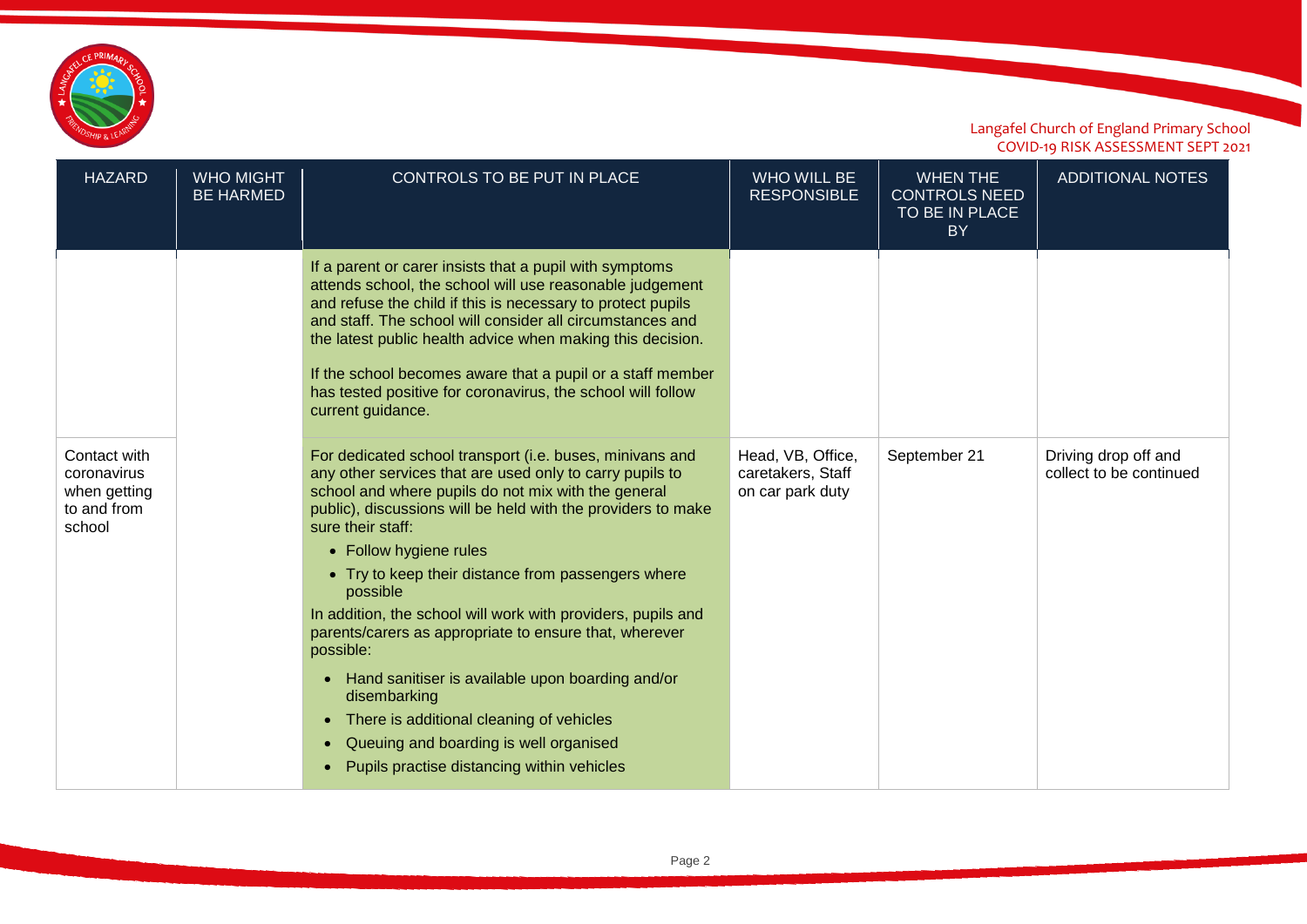

| <b>HAZARD</b>                                                    | <b>WHO MIGHT</b><br><b>BE HARMED</b> | CONTROLS TO BE PUT IN PLACE                                                                                                                                                                                                                                                                                                                                                                                                                                                                                                              | <b>WHO WILL BE</b><br><b>RESPONSIBLE</b>          | <b>WHEN THE</b><br><b>CONTROLS NEED</b><br>TO BE IN PLACE<br><b>BY</b> | <b>ADDITIONAL NOTES</b> |
|------------------------------------------------------------------|--------------------------------------|------------------------------------------------------------------------------------------------------------------------------------------------------------------------------------------------------------------------------------------------------------------------------------------------------------------------------------------------------------------------------------------------------------------------------------------------------------------------------------------------------------------------------------------|---------------------------------------------------|------------------------------------------------------------------------|-------------------------|
|                                                                  |                                      | Children use face coverings unless they are exempt<br>$\bullet$<br>from wearing them on public transport<br>Parents/carers who need to drop off and pick up pupils will<br>be told through messages and signage:<br>• Their allocated drop off and collection times,<br>• Not to gather at entrance gates or doors, or enter the<br>site unless they have a pre-arranged appointment                                                                                                                                                     |                                                   |                                                                        |                         |
| Spreading<br>infection due<br>to touch,<br>sneezes and<br>coughs |                                      | Handwashing facilities will be provided in each phase<br>Everyone in school will:<br>• Frequently wash their hands with soap and water for 20<br>seconds and dry thoroughly using NHS guidelines, or<br>use alcohol-based hand sanitiser to cover all parts of<br>their hands<br>• Be encouraged not to touch their mouth, eyes and nose<br>• Use a tissue or elbow to cough or sneeze, and use bins<br>for tissue waste                                                                                                                 | All staff                                         |                                                                        |                         |
|                                                                  |                                      | Pupils will be encouraged to learn and practise these habits<br>in lessons and by posters put up across the school.<br>Help will be available for any pupils who have trouble<br>cleaning their hands independently. Skin friendly cleaning<br>wipes can be used as an alternative. Young children will be<br>supervised during hand washing.<br>SLIC etc. to consider if there are any pupils that won't be<br>able to maintain good respiratory hygiene, such as pupils<br>with complex needs who spit uncontrollably or use saliva as | VB to risk assess<br>new pupils and<br>those with |                                                                        |                         |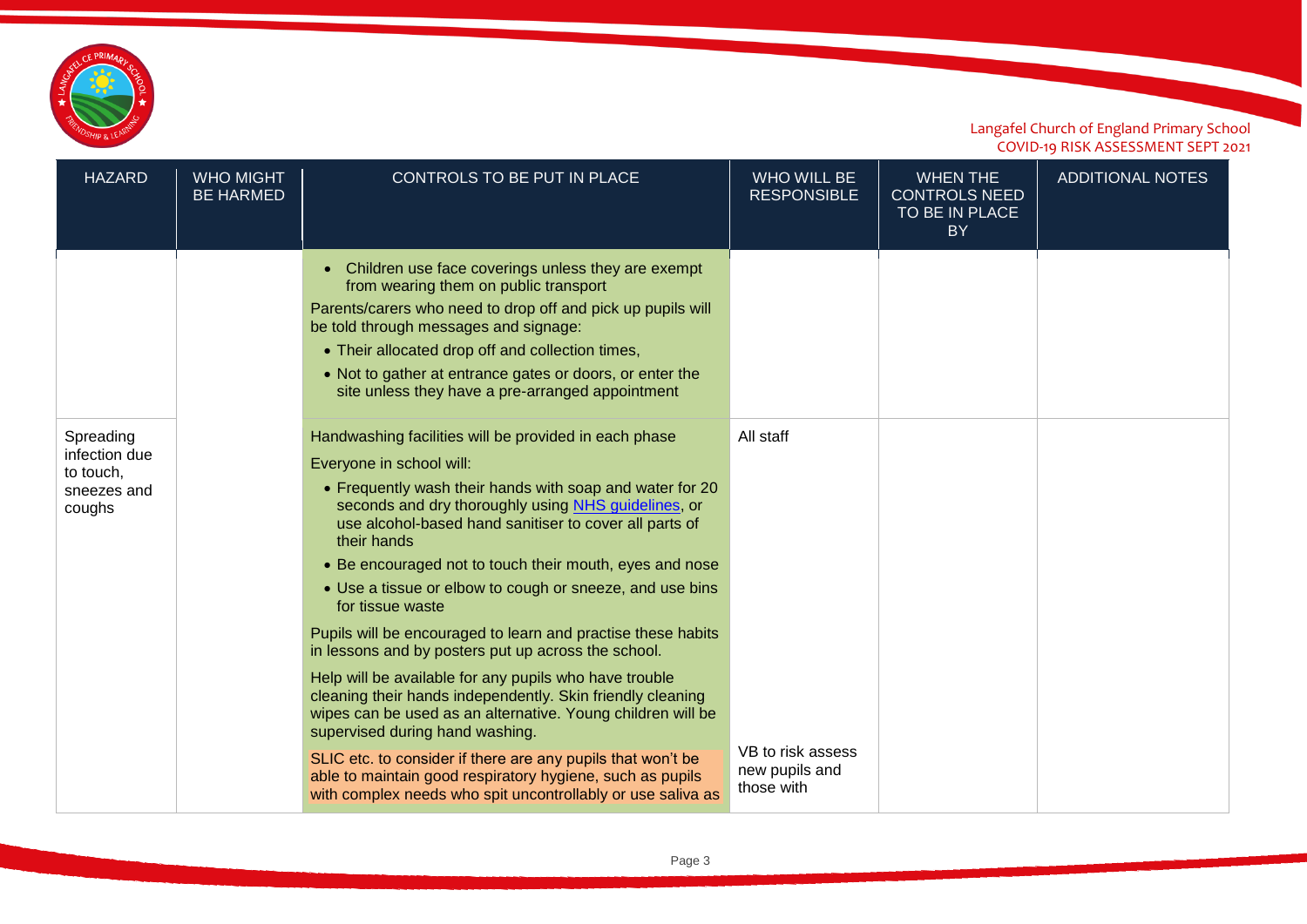

| <b>HAZARD</b>                                                                   | <b>WHO MIGHT</b><br><b>BE HARMED</b> | CONTROLS TO BE PUT IN PLACE                                                                                                                                                                                                                                                                                                                                                                                           | <b>WHO WILL BE</b><br><b>RESPONSIBLE</b>                          | <b>WHEN THE</b><br><b>CONTROLS NEED</b><br>TO BE IN PLACE<br><b>BY</b> | <b>ADDITIONAL NOTES</b>                                                                                                                                                                                                                                                                                |
|---------------------------------------------------------------------------------|--------------------------------------|-----------------------------------------------------------------------------------------------------------------------------------------------------------------------------------------------------------------------------------------------------------------------------------------------------------------------------------------------------------------------------------------------------------------------|-------------------------------------------------------------------|------------------------------------------------------------------------|--------------------------------------------------------------------------------------------------------------------------------------------------------------------------------------------------------------------------------------------------------------------------------------------------------|
|                                                                                 |                                      | a sensory stimulant, and if there are different/additional<br>measures you can put in place for these children and the<br>staff who work with them.<br>Supplies for soap, hand sanitiser and disposable paper<br>towels and tissues will be topped up regularly and<br>monitored to make sure they're not close to running out.                                                                                       | behaviours<br>described to the<br>left<br>Caretakers              | September 21                                                           |                                                                                                                                                                                                                                                                                                        |
| Spreading<br>infection<br>through<br>contact with<br>coronavirus on<br>surfaces |                                      | Cleaning staff (and school staff if needed) will daily clean<br>frequently touched surfaces using standard cleaning<br>products (e.g. bleach, detergent), including:<br>• Classroom desks and tables<br>• Bathroom facilities (including taps and flush buttons)<br>• Door and window handles<br>• Furniture<br>• Light switches<br>• Reception desks<br>• Telephones<br>Water fountains will not be used for term 1. | <b>School Staff</b><br>Cleaning company<br><b>External hirers</b> | September21                                                            | Teachers and TAs to<br>work with caretakers and<br>office in a timely manner<br>to ensure resources do<br>not run out.<br>Lettings will be advised<br>of this RA and asked to<br>clean accordingly.<br>Swan neck taps to be<br>fitted to more water<br>fountains to allow cups to<br>be filled safely. |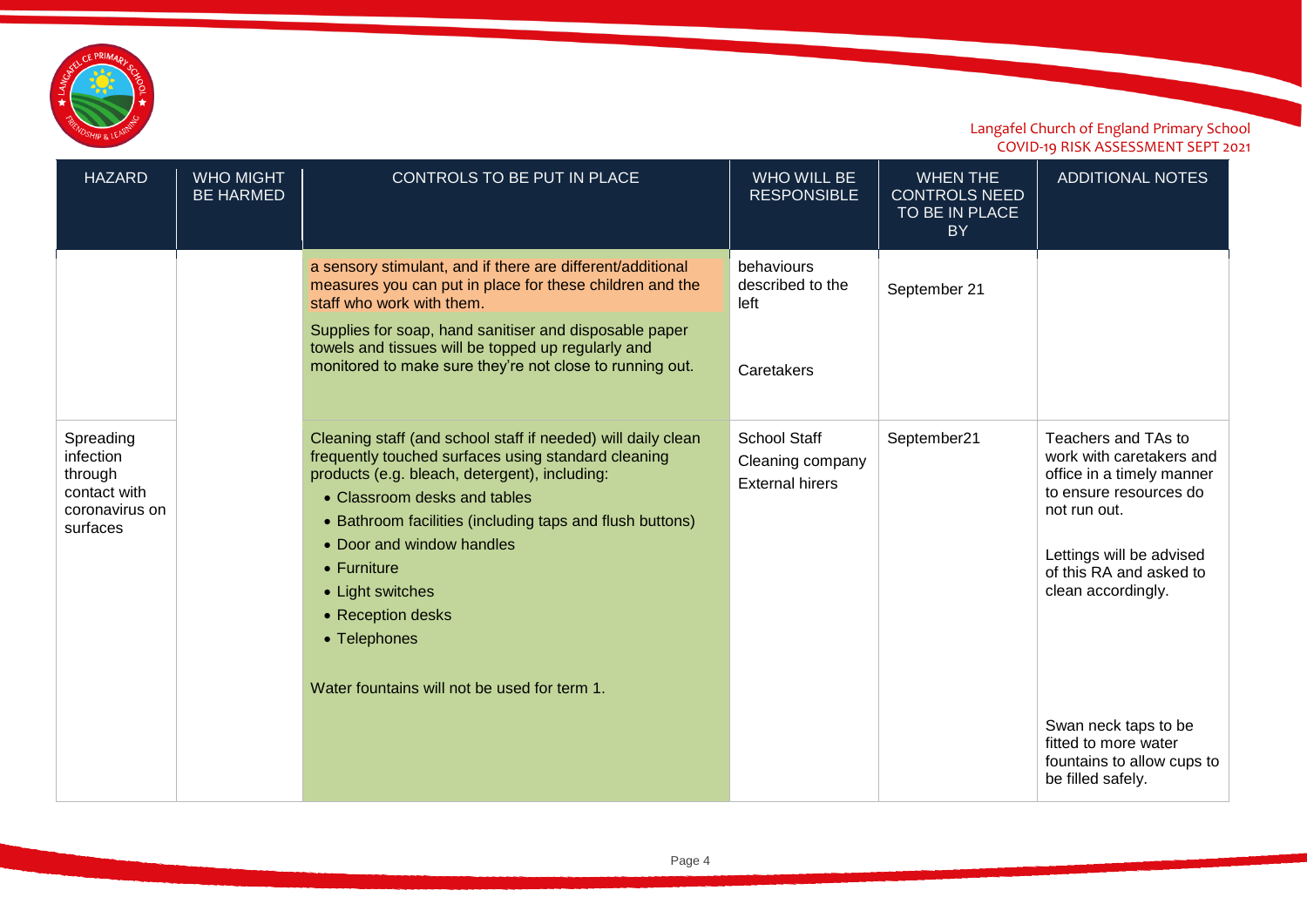

| <b>HAZARD</b>                                                                                                                 | <b>WHO MIGHT</b><br><b>BE HARMED</b> | CONTROLS TO BE PUT IN PLACE                                                                                                                                                                                                                                                                                                                                                                                                                                                                                                                                                                                                                     | <b>WHO WILL BE</b><br><b>RESPONSIBLE</b>                           | <b>WHEN THE</b><br><b>CONTROLS NEED</b><br>TO BE IN PLACE<br><b>BY</b> | <b>ADDITIONAL NOTES</b> |
|-------------------------------------------------------------------------------------------------------------------------------|--------------------------------------|-------------------------------------------------------------------------------------------------------------------------------------------------------------------------------------------------------------------------------------------------------------------------------------------------------------------------------------------------------------------------------------------------------------------------------------------------------------------------------------------------------------------------------------------------------------------------------------------------------------------------------------------------|--------------------------------------------------------------------|------------------------------------------------------------------------|-------------------------|
| Spreading<br>infection due<br>to excessive<br>contact and<br>mixing<br>between<br>pupils and<br>staff in lessons<br>and clubs |                                      | We will follow the government's guidance for lessons<br>involving drama, singing, or playing instruments<br>(particularly wind or brass instruments). These will take<br>place outside wherever possible. If taking place inside,<br>larger, well-ventilated rooms will be used.<br>Specialists, therapists, clinicians and other support staff for<br>pupils with SEND should provide interventions as usual.<br>These staff will be advised to be rigorous about hand<br>washing and respiratory hygiene.<br>After school, breakfast and lunchtime clubs will resume as<br>before with hygiene and ventilation measures followed as<br>above. | Head, phase<br>leaders, SLT<br>office staff for<br>supply teachers | September 21                                                           |                         |
| Spreading<br>infection due<br>to the school<br>environment                                                                    |                                      | Fire, first aid and emergency procedures will be reviewed to<br>fit current guidance.<br>Areas in use will be well ventilated by opening windows or<br>using ventilation units. Doors will be propped open, where<br>fire safety and safeguarding wouldn't be compromised.<br>Outdoor space will be used for exercise and breaks, and for<br>education where possible.<br>Outdoor sport will be prioritised where possible<br>Where it's not, we'll use large indoor spaces with sufficient<br>ventilation<br>We'll consult government guidance when planning for team<br>sports                                                                | SBM, caretakers,<br>headteacher                                    | September 21                                                           |                         |